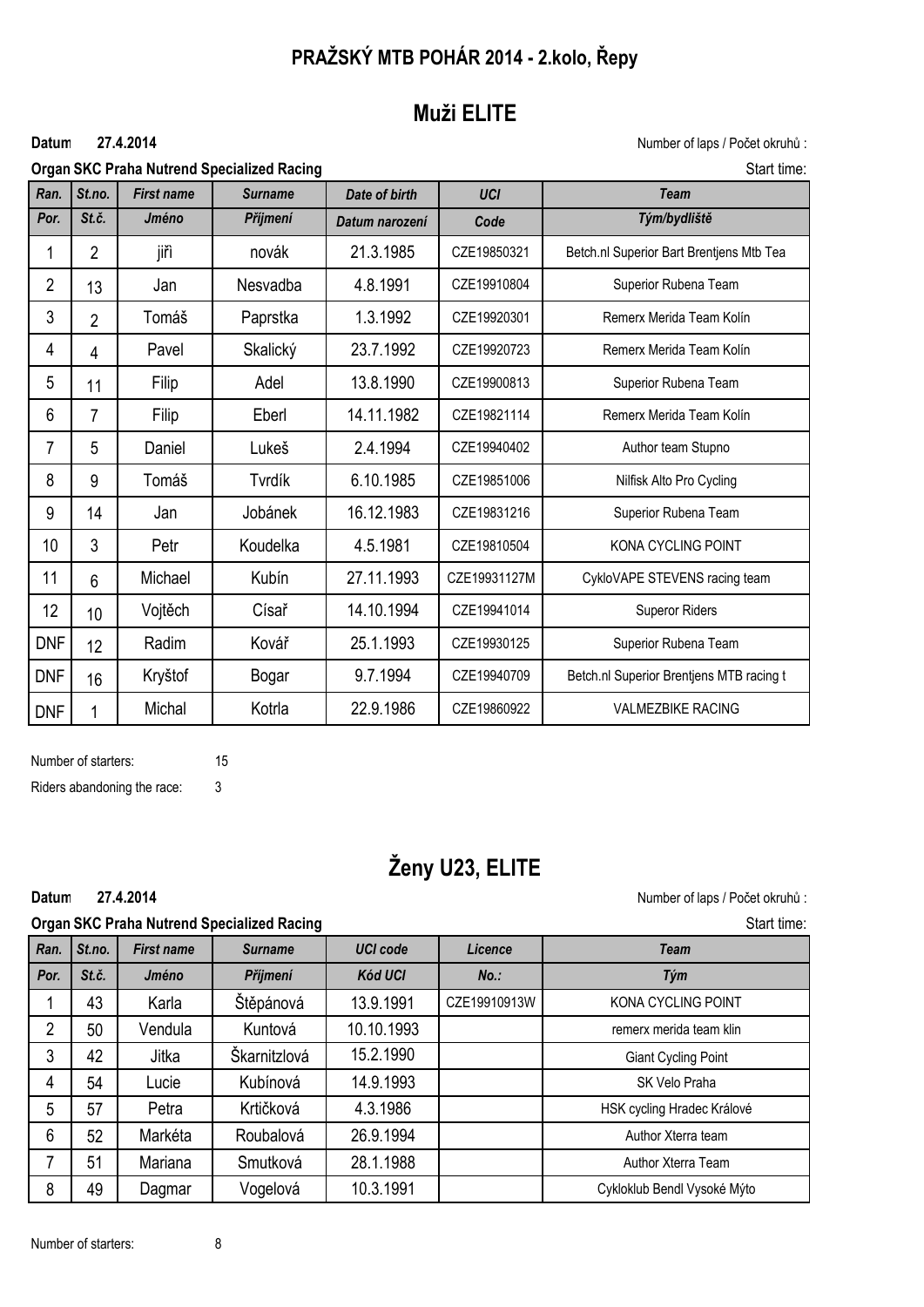### **Muži OPEN**

### **27.4.2014**

**Organ SKC Praha Nutrend Specialized Racing Start time:** Start time:

Datum 27.4.2014 **Datum 27.4.2014** Mumber of laps / Počet okruhů :

|                |        |                   | siyan ono i Tana Nationa opocializoa Nacing | טנטו נווווט.   |            |                           |
|----------------|--------|-------------------|---------------------------------------------|----------------|------------|---------------------------|
| Ran.           | St.no. | <b>First name</b> | <b>Surname</b>                              | Date of birth  | <b>UCI</b> | <b>Team</b>               |
| Por.           | St.č.  | Jméno             | Příjmení                                    | Datum narození | Code       | Tým/bydliště              |
| 1              | 44     | Jiří              | Bartizal                                    | 4.2.1992       |            | <b>Bike Tunel Praha</b>   |
| $\overline{2}$ | 51     | David             | Janda                                       | 12.2.1987      |            | <b>Bike Gallery</b>       |
| 3              | 49     | Petr              | Tatíček                                     | 19.9.1985      |            | Eleven Rubena Test Team   |
| 4              | 37     | Petr              | Frank                                       | 9.6.1988       |            | <b>ARCHIP</b>             |
| 5              | 45     | Pavel             | Šedivý                                      | 4.3.1993       |            | <b>BTK EuroBike Praha</b> |
| 6              | 50     | František         | Bogar                                       | 1989           |            | Procycle.cz               |
| $\overline{7}$ | 38     | Michal            | Barabáš                                     | 29.5.1992      |            | Specialized CZ            |
| 8              | 47     | Jakub             | Kalfař                                      | 8.5.1992       |            | SK Kbely                  |
| 9              | 40     | Jakub             | Löbl                                        | 7.7.1986       |            | Litvínov                  |
| 10             | 48     | Luboš             | Albrecht                                    | 11.12.1995     |            | Remerx Merida Team Kolín  |
| 11             | 43     | Antonín           | Gavenda                                     | 30.8.1988      |            | <b>TAT</b>                |
| <b>DNF</b>     | 46     | Jiří              | Svoboda                                     | 24.10.1992     |            | SK Kbely                  |

Number of starters: 12

Riders abandoning the race: 1

**27.4.2014**

# **Junioři**

Datum 27.4.2014 **Datum 27.4.2014** CONSERVING SUPPOSE ON MUMBER OF LAPS AND NUMBER OF Laps / Počet okruhů :

|                |                |                   | <b>Organ SKC Praha Nutrend Specialized Racing</b> | Start time:    |             |                            |
|----------------|----------------|-------------------|---------------------------------------------------|----------------|-------------|----------------------------|
| Ran.           | St.no.         | <b>First name</b> | <b>Surname</b>                                    | Date of birth  | UCI         | Team                       |
| Por.           | St.č.          | Jméno             | Příjmení                                          | Datum narození | Code        | Tým                        |
|                |                | Matěj             | Průdek                                            | 13.3.1997      | CZE19970313 | <b>Bike2000</b>            |
| $\overline{2}$ | 6              | Lukáš             | Kobes                                             | 9.3.1996       | CZE19960309 | Velosport Domažlice        |
| 3              | $\overline{2}$ | Lukáš             | Kunt                                              | 16.9.1997      | cze19970916 | remerx merida team kolín   |
| 4              | 3              | Radek             | Novák                                             | 25.1.1997      | CZE19970126 | UGO Alliviktus Čistý sport |
| 5              | 7              | Vojtěch           | Rakovský                                          | 4.2.1996       | CZE19960204 | Peksport Specialized       |
| 6              | 8              | Vojtěch           | <b>Dobšovič</b>                                   | 19.9.1997      |             | Kellys BikeRanch Team      |
| <b>DNF</b>     | 4              | Michal            | Zápotocký                                         | 16.3.1996      |             | KH Tour Czech cycling team |
| <b>DNF</b>     | 97             | Lukáš             | Popelka                                           | 24.1.1996      |             | Sportclub Calabrone        |
| <b>DNF</b>     | 5              | Martin            | Spudil                                            | 4.8.1997       |             | SP Kolo Loap Specialized   |

Number of starters: 9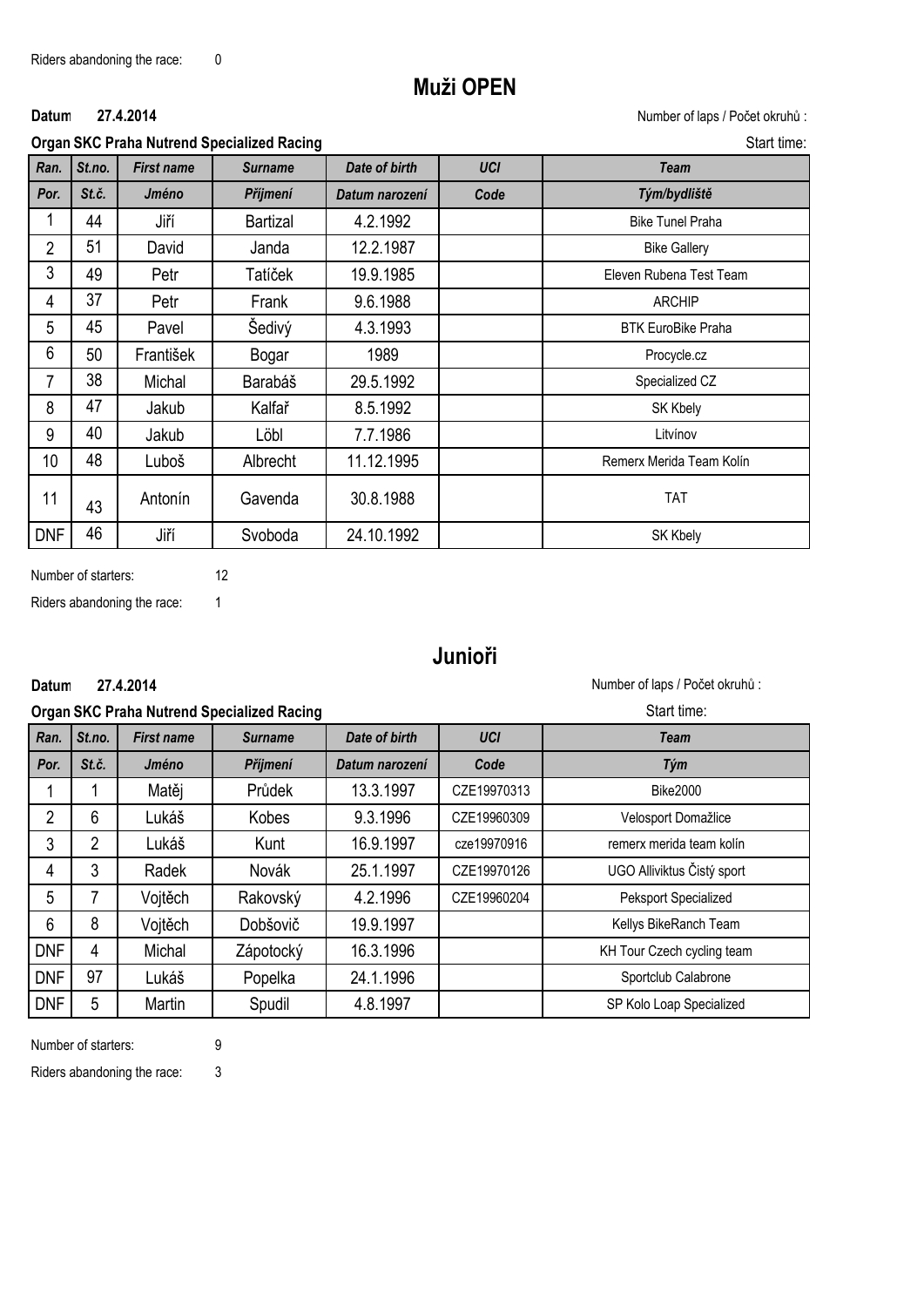# **Juniorky**

#### **27.4.2014**

**Datum:** Number of laps / Počet okruhů :

| <b>Organ SKC Praha Nutrend Specialized Racing</b><br>Start time: |        |                   |                |                |             |                                      |  |  |
|------------------------------------------------------------------|--------|-------------------|----------------|----------------|-------------|--------------------------------------|--|--|
| Ran.                                                             | St.no. | <b>First name</b> | <b>Surname</b> | Date of birth  | <b>UCI</b>  | <b>Team</b>                          |  |  |
| Por.                                                             | St.č.  | Jméno             | Příjmení       | Datum narození | Code        | Tým                                  |  |  |
|                                                                  | 44     | Barbora           | Průdková       | 1.2.1996       | CZE19960201 | Nutrend Specialized Racing           |  |  |
| 2                                                                | 45     | Jana              | Czeczinkarová  | 25.7.1997      | CZE19970725 | <b>Big Shock Team</b>                |  |  |
| 3                                                                | 48     | Nikola            | Nosková        | 1.7.1997       | CZE19970701 | KC Kooperativa SG Jablonec nad Nisou |  |  |
| 4                                                                | 46     | Denisa            | Bartizalová    | 11.4.1996      | CZE19960411 | KONA CYCLING POINT                   |  |  |
| 5                                                                | 47     | <b>Nikola</b>     | Bajgerová      | 31.1.1997      | CZE19970131 | KC Kooperativa SG Jablonec           |  |  |
| <b>DNF</b>                                                       | 53     | Daniela           | Březinová      | 22.5.1997      | CZE19975522 | Remerx - Merida Team Kolín           |  |  |

Number of starters: 6

Riders abandoning the race: 1

**27.4.2014**

# **Kadeti**

#### **Datum 27.4.2014 Datum 27.4.2014 Datum 27.4.2014 Datum 27.4.2014 Datum Datum Datum Datum Datum Datum Datum D**

|                |                 |                   | <b>Organ SKC Praha Nutrend Specialized Racing</b> | Start time:    |             |                                     |
|----------------|-----------------|-------------------|---------------------------------------------------|----------------|-------------|-------------------------------------|
| Ran.           | St.no.          | <b>First name</b> | <b>Surname</b>                                    | Date of birth  | <b>UCI</b>  | <b>Team</b>                         |
| Por.           | St.č.           | Jméno             | Příjmení                                          | Datum narození | Code        | Tým                                 |
|                | 12 <sup>°</sup> | Jan               | Gavenda                                           | 18.6.1999      | CZE19990618 | Nutrend Specialized Racing          |
| $\overline{2}$ | 8               | Šimon             | Vaníček                                           | 1.10.1999      |             | Remerx Merida team Kolín            |
| 3              | 10              | David             | Honzák                                            | 9.2.2014       | CZE19990209 | KC KOOPERATIVA SG JABLONEC n.N.     |
| 4              | 2               | Milan             | Vopat                                             | 27.10.1999     | CZE19991027 | Author team Stupno                  |
| 5              | 9               | David             | Jarý                                              | 8.10.1998      |             | Kola BBM.cz                         |
| 6              | 5               | Jakub             | Novotný                                           | 11.8.1998      | CZE19980811 | KC Kooperativa SG Jablonec n/N      |
| 7              | 7               | Adam              | Šimůnek                                           | 17.2.1998      | CZE19980217 | KC Kooperativa SG Jablonec n.N.     |
| 8              | 6               | Jakub             | Hrubý                                             | 14.9.1998      | CZE19980914 | KC Kooperativa SG Jablonec n. Nisou |
| 9              | 11              | Vojtěch           | Rubeš                                             | 17.6.1998      |             | <b>Bike Tunel Praha</b>             |
| <b>DNF</b>     | 3               | Adam              | Novotný                                           | 11.1.1998      |             | Remerx Merida team Kolín            |

Number of starters: 10

Riders abandoning the race: 1

### **Kadetky**

Datum 27.4.2014 **Datum 27.4.2014** Mumber of laps / Počet okruhů :

#### **27.4.2014**

**Organ SKC Praha Nutrend Specialized Racing Start time:** Start time: *Ran. St.no. First name Surname Date of birth UCI Team Por. St.č. Jméno Příjmení Datum narození Code Tým* 1 | 31 | Denisa | Lukešová | 11.11.1998 | CZE19981111 | Author team Stupno 2 34 Barbora Džerengová 7.4.1999 cze19990407 Dukla Praha 3 33 Dominika Kubátová 31.5.1999 CZE19990531 I IVAR CS - AUTHOR TEAM DNF 32 Veronika Křížová 130.7.1999 CZE19990730 Sokol Veltěž DNF 35 Anna Sedláčková 14.10.1999 CDNF 35 Újezd nad Lesy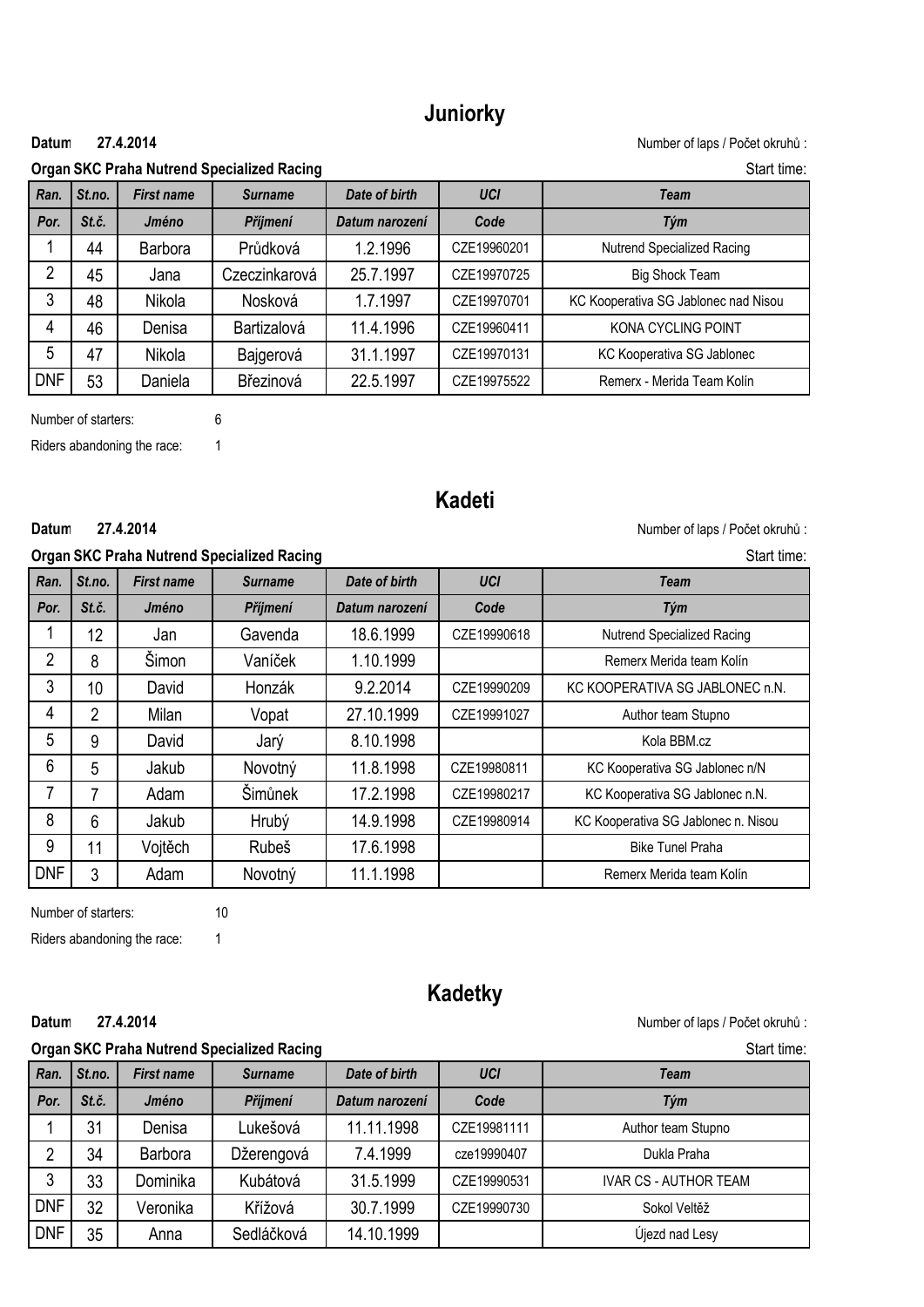# **Žáci II**

**27.4.2014**

Datum 27.4.2014 **Datum 27.4.2014** Mumber of laps / Počet okruhů :

## **Organ SKC Praha Nutrend Specialized Racing Start time:** Start time:

| Ran. | St.no. | <b>First name</b> | <b>Surname</b> | Date of birth  | <b>UCI</b>  | <b>Team</b>                      |
|------|--------|-------------------|----------------|----------------|-------------|----------------------------------|
| Por. | St.č.  | Jméno             | Příjmení       | Datum narození | Code        | Tým                              |
|      | 18     | Jakub             | Schrierl       | 12.11.2000     |             | Remerx Merida Team Kolín         |
| 2    | 21     | Matěj             | Bedrník        | 9.10.2000      | CZE20001009 | Sokol Veltěž                     |
| 3    | 22     | Josef             | Kunášek        | 15.11.2000     |             | KH TOUR CZECH CYCLING TEAM       |
| 4    | 19     | Alvin             | Tomášek        | 24.7.2000      |             | Remerx Merida Team Kolín         |
| 5    | 10     | Zdeněk            | Peterka        | 18.4.2000      | CZE20000418 | KC Kooperativa SG Jablonec n. N. |
| 6    | 14     | Jonáš             | Beran          | 14.11.2001     |             | Olešná                           |
| 7    | 24     | Lukaš             | Klap           | 1.7.2000       |             | Bikeclinic-junior-team           |
| 8    | 17     | Michael           | Vašák          | 7.12.2000      |             | Focus                            |

Number of starters: 8 Riders abandoning the race: 0

# **Žákyně II**

### **27.4.2014**

**Datum 27.4.2014 Datum 27.4.2014 Datum 27.4.2014 Datum 27.4.2014 Datum Datum Datum Datum Datum Datum Datum D** 

| <b>Organ SKC Praha Nutrend Specialized Racing</b><br>Start time: |                                                                               |           |          |                |             |              |  |
|------------------------------------------------------------------|-------------------------------------------------------------------------------|-----------|----------|----------------|-------------|--------------|--|
| Ran.                                                             | UCI<br>St.no.<br>Date of birth<br><b>First name</b><br>Team<br><b>Surname</b> |           |          |                |             |              |  |
| Por.                                                             | St.č.                                                                         | Jméno     | Příimení | Datum narození | Code        | Tým          |  |
|                                                                  | 20                                                                            | Magdalena | Mišoňová | 29.7.2001      | CZE20010729 | Sokol Veltěž |  |

Number of starters: 1

Riders abandoning the race: 0

**27.4.2014**

# **Žáci I**

Datum 27.4.2014 **Datum 27.4.2014** CONSERVING SUPPOSED AT A SUPPOSED VALUE OF LAPS AND NUMber of laps / Počet okruhů :

### **Organ SKC Praha Nutrend Specialized Racing Start time:** Start time: Start time:

| Ran.           | St.no.          | <b>First name</b> | <b>Surname</b> | Date of birth  | <b>UCI</b>   | <b>Team</b>                    |
|----------------|-----------------|-------------------|----------------|----------------|--------------|--------------------------------|
| Por.           | St.č.           | Jméno             | Příjmení       | Datum narození | Code         | Tým                            |
|                | 4               | Matěj             | Stránský       | 25.8.2003      | CZE20030825  | <b>TJ CYKLOPRAG</b>            |
| $\overline{2}$ |                 | Jakub             | Daněk          | 14.8.2002      | CZE20020814  | <b>TJ CYKLOPRAG</b>            |
| 3              | 5               | Jan               | Šindelář       | 15.3.2003      |              | MP Sport                       |
| 4              | 16 <sup>°</sup> | Vojtěch           | Března         | 18.5.2002      | CZE20020518  | KC KOOPERATIVA SG JABLONEC n.N |
| 5              | 6               | Filip             | Černý          | 12.2.2003      |              | <b>TJ CYKLOPRAG</b>            |
| 6              | 12              | Lukáš             | Novotný        | 21.7.2003      |              | Sokol Dlouhý                   |
| 7              | 11              | Matyáš            | <b>Bredler</b> |                |              | KC KOOPERATIVA SG JABLONEC n.N |
| 8              | 13              | Adam              | Seeman         | 19.3.2004      |              | Chomutov                       |
| 9              | 15              | David             | Červíček       | 727.8.2003     |              | Team Louny                     |
| 10             | 8               | Ondřej            | Matějka        | 3.3.2003       | CZE20030303M | SK Velo Praha                  |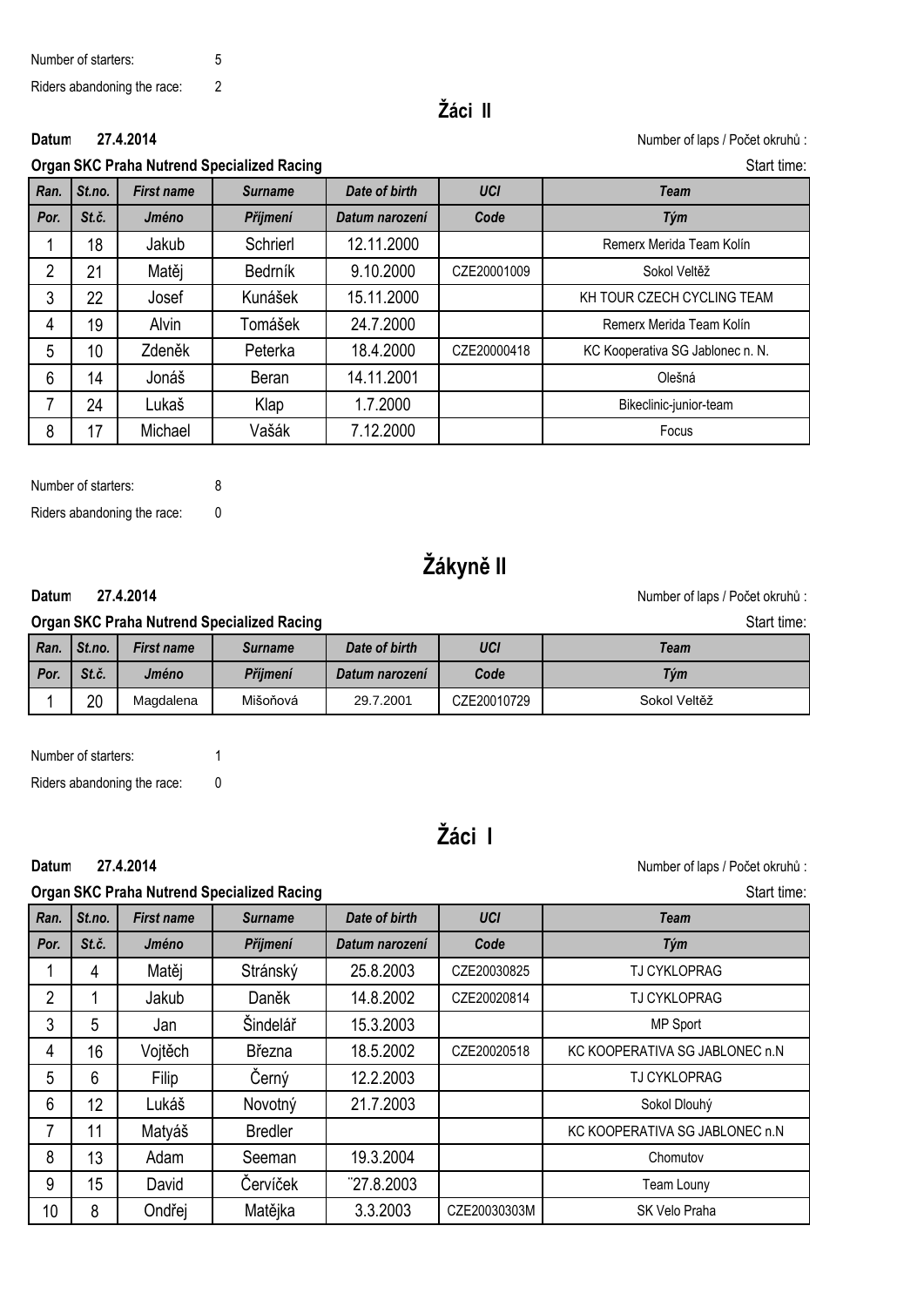# **Žákyně I**

Datum 27.4.2014 **Datum 27.4.2014** Mumber of laps / Počet okruhů :

#### **27.4.2014**

**Organ SKC Praha Nutrend Specialized Racing Start time:** Start time:

| Ran. | St.no. | <b>First name</b> | <b>Surname</b> | Date of birth  | <b>UCI</b>  | Team                 |
|------|--------|-------------------|----------------|----------------|-------------|----------------------|
| Por. | St.č.  | Jméno             | Příjmení       | Datum narození | Code        | Tým                  |
|      | 2      | Dagmar            | Hejhalová      | 10.2.2003      | CZE20030210 | TJ Cykloprag         |
| C    |        | Sabka             | Džerengová     | 13.12.2002     |             | Dukla Praha          |
| 3    | 3      | Kateřina          | Daňková        | 14.8.2002      | CZE20020814 | TJ Cykloprag         |
| 4    | 9      | Eliška            | Kotlíková      | 22.2.2002      |             | BIKE3000 Junior Team |
| 5    | 23     | Adéla             | Spudilová      |                |             | SP Kolo              |

Number of starters: 5 Riders abandoning the race: 0

### **MASTERS 1**

#### **27.4.2014**

Datum 27.4.2014 **Datum 27.4.2014** and the set of laps / Počet okruhů :

|                |        |                   | <b>Organ SKC Praha Nutrend Specialized Racing</b> | Start time:    |             |                            |
|----------------|--------|-------------------|---------------------------------------------------|----------------|-------------|----------------------------|
| Ran.           | St.no. | <b>First name</b> | <b>Surname</b>                                    | Date of birth  | <b>UCI</b>  | <b>Team</b>                |
| Por.           | St.č.  | Jméno             | Příjmení                                          | Datum narození | Code        | Tým                        |
| $\mathbf{1}$   | 73     | Petr              | Dobrý                                             | 17.3.1977      |             | Bicycle cafe               |
| $\overline{2}$ | 72     | Jiří              | Chyba                                             | 13.9.1979      |             | Nutrend Specialized        |
| $\mathfrak{Z}$ | 84     | Petr              | Beneš                                             |                |             | <b>Author Masters</b>      |
| 4              | 75     | Herbert           | Schwarz                                           | 30.3.1978      |             | TJ Rumburk-KolaBrabec.cz   |
| 5              | 86     | Jiří              | Reeh                                              | 16041980       |             | Pitstop.cz UVEX            |
| $6\,$          | 81     | Ján               | Janočko                                           | 18.7.1982      |             | SKI &Bike Centrum Radotín  |
| $\overline{7}$ | 60     | Jan               | Pithart                                           | 13.5.1978      | CZE19780513 | KH TOUR CZECH CYCLING TEAM |
| 8              | 96     | Pavel             | Nosek                                             | 18.7.1984      |             | ALLROAD Cycling Team M.B.  |
| $9\,$          | 94     | Robert            | Vrkoč                                             | 1982           |             | Kellys Bikeranch Team      |
| 10             | 87     | Petr              | Novotný                                           | 16.2.1981      | CZE19810216 | Eleven - Rubena Test TEAM  |
| 11             | 31     | Martin            | Jarouš                                            |                |             | CK Calabrone               |
| 12             | 100    | Radek             | Tůma                                              | 5.8.1976       |             | <b>UBO Allivictus</b>      |
| 13             | 79     | Michal            | Prokop                                            | 5.3.1978       |             | Eleven Rubena Team         |
| 14             | 76     | Petr              | Fodor                                             | 26.3.1981      |             | SK Záholice                |
| 15             | 95     | Kamil             | Kavka                                             | 8.2.1979       |             | M.B.A. Racing              |
| 16             | 88     | Martin            | Štěpánek                                          | 2.6.1979       |             | MTB Hrdlořezy              |
| 17             | 77     | Jiří              | Svoboda                                           | 28.2.1980      |             | MTB Crosscountry.com       |
| <b>DNF</b>     | 67     | Zdeněk            | Brzobohatý                                        | 17.12.1983     |             | Kbely cycling team         |
| <b>DNF</b>     | 89     | Michal            | Netušil                                           | 15.4.1982      |             | Kellys Bikeranch           |
| <b>DNF</b>     | 92     | Jaroslav          | Zelenka                                           | 14.2.1980      |             |                            |
| <b>DNS</b>     | 91     | David             | Klap                                              | 7.5.1975       |             | Ugoallivictus              |
| <b>DNS</b>     | 97     | Lukáš             | Popelka                                           | 6.8.1983       |             | CK Calabrone               |

Number of starters: 20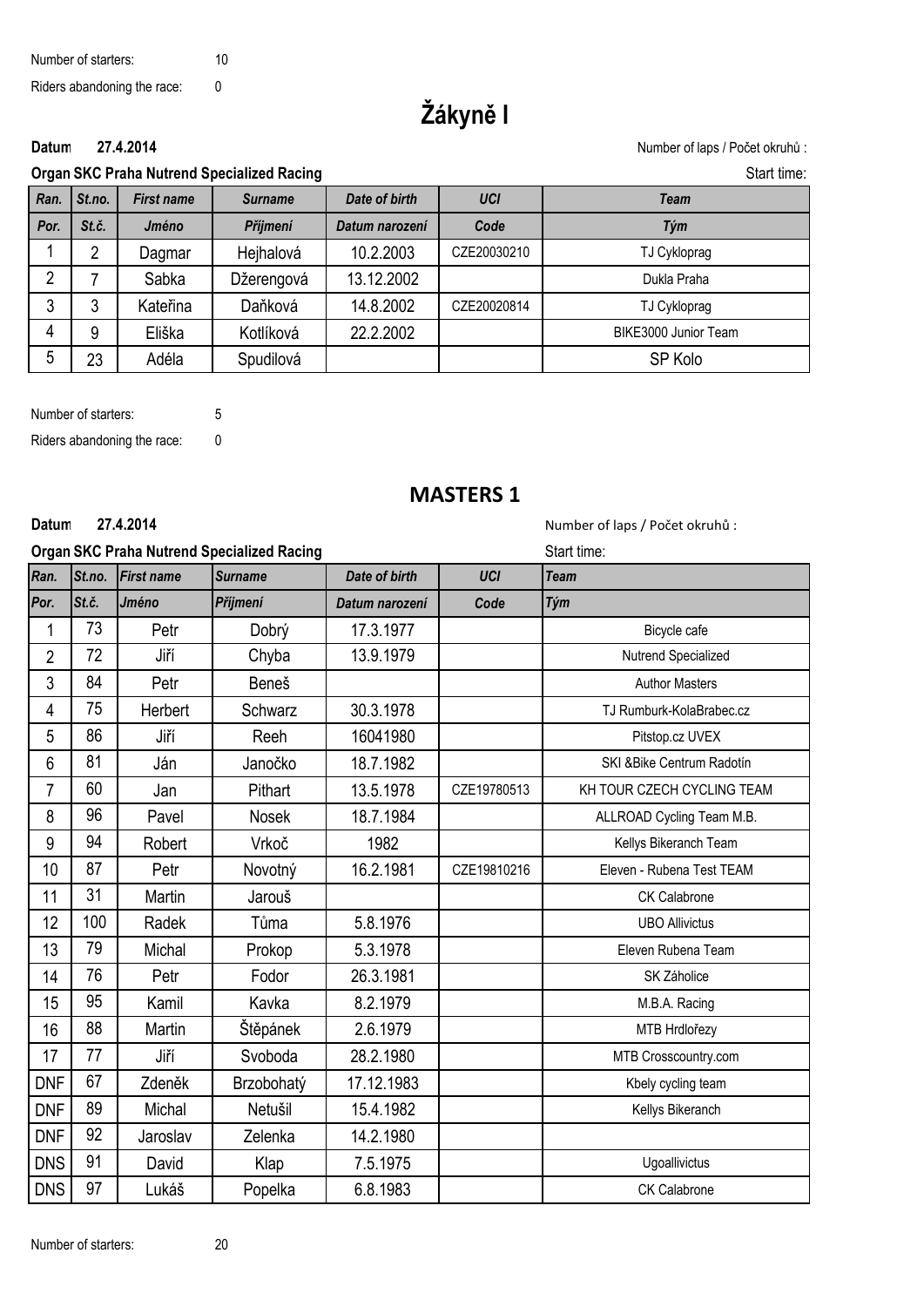### **Masters 2**

#### **27.4.2014**

**Datum:** Number of laps / Počet okruhů :

|      |        |                   | <b>Organ SKC Praha Nutrend Specialized Racing</b> | Start time:    |             |                             |
|------|--------|-------------------|---------------------------------------------------|----------------|-------------|-----------------------------|
| Ran. | St.no. | <b>First name</b> | <b>Surname</b>                                    | Date of birth  | <b>UCI</b>  | <b>Team</b>                 |
| Por. | St.č.  | Jméno             | Příjmení                                          | Datum narození | Code        | Tým                         |
|      | 80     | Miroslav          | Kobes                                             | 22.4.1970      | CZE19700422 | Velosport Domažlice         |
| 2    | 78     | Míra              | <b>Mestek</b>                                     | 16.6.1966      |             | SPECIALIZED.CZ              |
| 3    | 101    | Daniel            | Bradáč                                            | 6.3.1972       |             | ATOMBIKE TREK FORBIKES TEAM |
| 4    | 70     | David             | Ducháč                                            | 30.11.1974     |             | <b>SK Kbely</b>             |
| 5    | 93     | Pavel             | Šticha                                            | 5.6.1972       |             | Cyklomax                    |
| 6    | 83     | Jan               | Kučera                                            | 29/01/969      |             | <b>KC Slavia Praha</b>      |
| 7    | 99     | Petr              | Rezek                                             | 18.12.1974     |             | KONA CYCLING POINT          |
| 8    | 59     | Eda               | Pinkava                                           | 25.9.1971      |             | Karkuln                     |
| 9    | 85     | Aleš              | Guttenberg                                        | 31.5.1973      |             | sokol K.Dvur                |
| 10   | 58     | Martin            | Konopásek                                         | 28.6.1972      |             | Nevix Team                  |

11 57 Milan Seeman 30.3.1973 Chomutov DNS | 69 | Jiří | Nosek | 3.7.1970 | | | SK Kbely

Number of starters: 11 Riders abandoning the race: 0

**27.4.2014**

### **Masters 3**

**Datum:** Number of laps / Počet okruhů :

#### **Organ SKC Praha Nutrend Specialized Racing Start time:** Start time: Start time: Start time: Start time: Start time: Start time: Start time: Start time: Start time: Start time: Start time: Start time: Start time: Start tim

*Ran. St.no. First name Surname UCI code Licence Team Por. St.č. Jméno Příjmení Kód UCI No.: Tým* 1 90 Miroslav Pek 1 24.1.1958 PEKSPORT SPECIALIZED 2 | 82 | Václav | Novák | 29.3.1961 | | | | | Atombike 3 68 Bohumil Vyhnálek 9.11.1958 Říčany DNF 74 Richard Dohnal 10.5.1962 New SP kolo

Number of starters: 4

Riders abandoning the race: 1

**27.4.2014**

### **Masters 4**

**Datum:** Number of laps / Počet okruhů :

### **Organ SKC Praha Nutrend Specialized Racing Start time:** Start time:

| Ran.       | St.no. | <b>First name</b> | <b>Surname</b> | Date of birth  | UCI  | Team                    |
|------------|--------|-------------------|----------------|----------------|------|-------------------------|
| Por.       | St.č.  | Jméno             | Příimení       | Datum narození | Code | Tým                     |
|            | 74     | Miroslav          | Svoboda        | 28.12.1952     |      | Kbely cycling team      |
| <b>DNF</b> | 98     | Bohuslav          | Kára           | 23.12.1953     |      | AC Sparta Praha cycling |

Number of starters: 2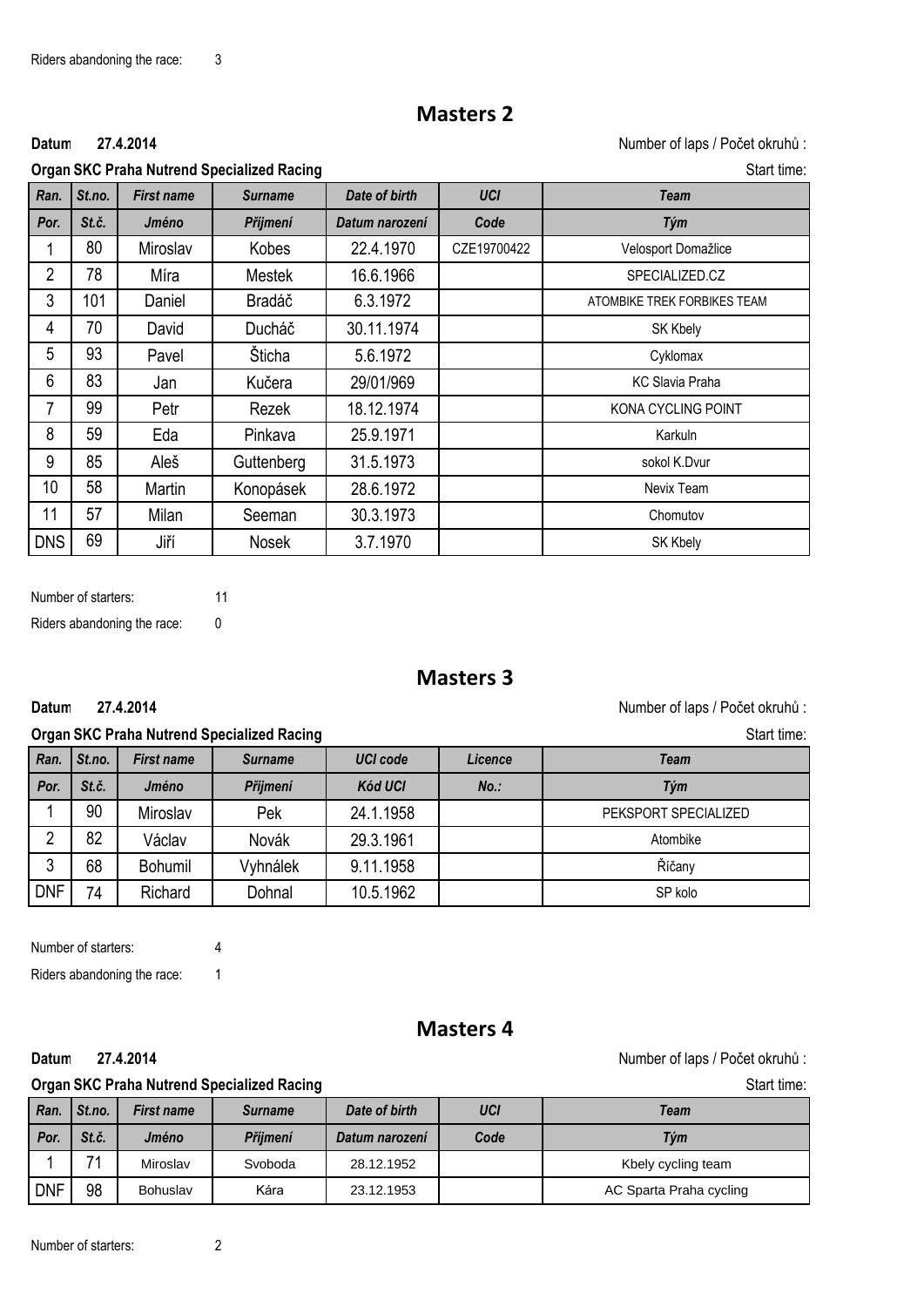**27.4.2014**

# **Tělesně handicapovaní**

Datum 27.4.2014 **Datum 27.4.2014 Number of laps / Počet okruhů** :

| <b>Organ SKC Praha Nutrend Specialized Racing</b> |          |                   |         |               | Start time. |      |
|---------------------------------------------------|----------|-------------------|---------|---------------|-------------|------|
| Ran.                                              | ' St.no. | <b>First name</b> | Surname | Date of birth | UCI         | Team |

| Ran.       | St.no. | <b>First name</b> | <b>Surname</b> | Date of birth  | <b>UCI</b> | Team         |
|------------|--------|-------------------|----------------|----------------|------------|--------------|
| Por.       | St.č.  | Jméno             | Příjmení       | Datum narození | Code       | Tým/bydliště |
|            | 81     | Гоmáš             | Mastík         | 10.3.1978      |            | Černí Koně   |
| ∩          | 82     | Petr              | Kocman         | 17.4.1970      |            | ČeMBA        |
| <b>DNS</b> | 83     | Mira              | Dongres        | 28.3.1983      |            | mky sport    |

Number of starters:

Riders abandoning the race:

# **Sluchově postižení**

**27.4.2014**

Datum 27.4.2014 **Datum 27.4.2014** Mumber of laps / Počet okruhů :

| <b>Organ SKC Praha Nutrend Specialized Racing</b> | Start time: |
|---------------------------------------------------|-------------|
|                                                   |             |

| Ran.       | St.no. | <b>First name</b> | <b>Surname</b> | Date of birth  | <b>UCI</b>  | <b>Team</b>                    |
|------------|--------|-------------------|----------------|----------------|-------------|--------------------------------|
| Por.       | St.č.  | Jméno             | Příjmení       | Datum narození | Code        | Tým/bydliště                   |
|            | 62     | Jan               | Čapek          | 20.4.1973      |             | SK SKIVELO neslyšících OLOMOUC |
| 2          | 64     | František         | Kocourek       | 17.3.1983      |             | SK SKIVELO neslyšících OLOMOUC |
| 3          | 66     | David             | Studýnka       | 29.9.1976      |             | SK SKIVELO neslyšících OLOMOUC |
| <b>DNF</b> | 63     | Roman             | Dohnal         | 11.3.1981      |             | SK SKIVELO neslyšících OLOMOUC |
| <b>DNF</b> | 65     | Pavel             | Pastrnek       | 8.5.1976       | CZE19760508 | SK SKIVELO neslyšících OLOMOUC |
| <b>DNS</b> | 61     | Jiří              | <b>Brix</b>    | 7.1.1982       |             | SK SKIVELO neslyšících OLOMOUC |

Number of starters: 5

Riders abandoning the race: 2

**27.4.2014**

# **Sluchově postižení - ženy**

Datum 27.4.2014 **Datum 27.4.2014** CONSERVING SUPPOSED AT A SUPPOSED VALUE OF LAPS AND NUMber of laps / Počet okruhů :

| <b>Organ SKC Praha Nutrend Specialized Racing</b> | Start time: |
|---------------------------------------------------|-------------|
|                                                   |             |

| Ran    | St.no. | <b>First name</b> | <b>Surname</b> | Date of birth  | UCI  | Team                           |
|--------|--------|-------------------|----------------|----------------|------|--------------------------------|
| l Por. | St.č.  | Jméno             | Příimení       | Datum narození | Code | Tým/bydliště                   |
|        | 55     | Renata            | Suláková       | 21.10.1975     |      | SK Skivelo neslyšících Olomouc |

Number of starters: 1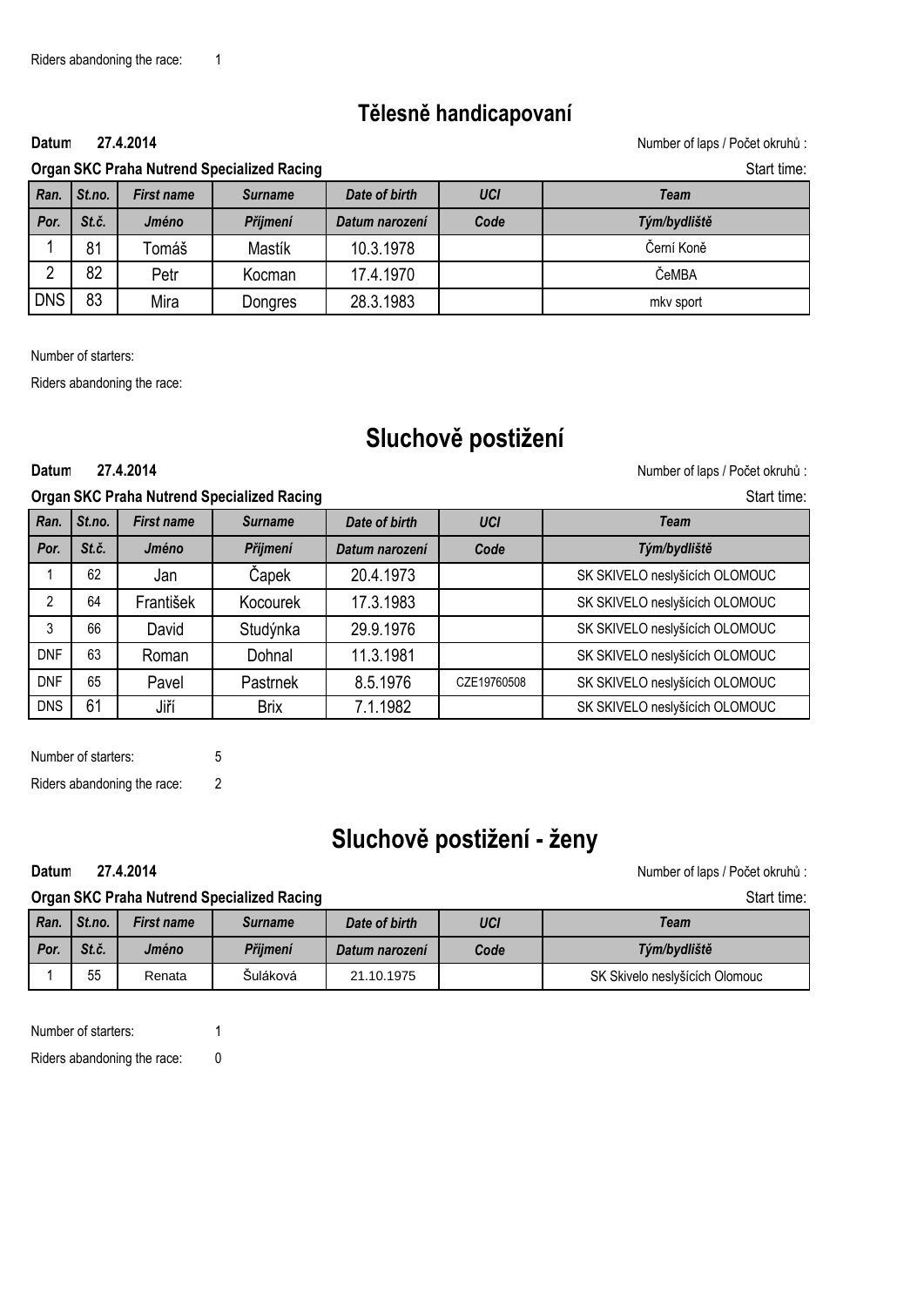# **hoši do 10 let**

#### **27.4.2014**

Datum 27.4.2014 **Datum 27.4.2014** Mumber of laps / Počet okruhů :

**Organ SKC Praha Nutrend Specialized Racing Start time:** Start time:

| Ran.           | St.no.         | <b>First name</b> | <b>Surname</b> |              | Licence     | <b>Team</b>                 |
|----------------|----------------|-------------------|----------------|--------------|-------------|-----------------------------|
| Por.           | St.č.          | Jméno             | Příjmení       | Rok narození | $No.$ :     | Tým                         |
| 1              | 30             | Filip             | Samec          | 2.2.2005     |             | Bikeclinic-junior-team      |
| $\overline{2}$ | 41             | Adam              | Seeman         | 19.3.2004    |             |                             |
| $\mathfrak{Z}$ | 20             | Ondřej            | Novotný        | 4.11.2005    | CZE20051104 | <b>TJ CYKLOPRAG</b>         |
| 4              |                | Richard           | Kobr           | 24.3.2005    |             | Bike-Team-Sokol Králův Dvůr |
| 5              | $\overline{2}$ | Robert            | Kobr           | 24.3.2005    |             | Bike-Team-Sokol Králův Dvůr |
| 6              | 42             | Vojtěch           | Brodský        | 6.2.2004     |             | Zličín                      |
| $\overline{7}$ | 49             | Patrik            | Černý          | 30.12.2004   |             | SK Velo Praha               |
| 8              | 53             | Daniel            | Šilhavý        | 25.3.2005    |             | SP KOLO LOAP SPECIALIZED    |
| 9              | 23             | Matyáš            | Beran          | 7.6.2006     |             | Olešná                      |
| 10             | 21             | Tobiáš            | Kalina         | 28.4.2007    |             | Ráj kol KLADNO              |
| 11             | 52             | Ondřej            | Šilhavý        | 25.3.2005    |             | SP KOLO LOAP SPECIALIZED    |
| 12             | 37             | Jakub             | Korec          | 28.12.2005   |             | SP KOLO LOAP SPECIALIZED    |
| 13             | 32             | Ondřej            | Jeřábek        | 12.1.2006    |             | SP KOLO SPECIALIZED         |

Number of starters: 13 Riders abandoning the race: 0

**27.4.2014**

# **dívky do 10 let**

Datum 27.4.2014 **Datum 27.4.2014** CONSERVING SUPPOSED AT A SUPPOSED VALUE OF LAPS AND NUMber of laps / Počet okruhů :

### **Organiser: SKC Praha Nutrend Specialized Racing Start time:** Start time: Start time: Start time: Start time: Start time: Start time: Start time: Start time: Start time: Start time: Start time: Start time: Start time: Star

| St.no.<br>Licence<br>Ran.<br><b>Team</b><br><b>First name</b><br><b>Surname</b><br>St.č.<br>Por.<br>Jméno<br>Příjmení<br>$No.$ :<br>Tým<br>Datum narození<br>27.7.2004<br>Kolářová<br>11<br>Justýna<br><b>IVAR CS Author Team</b><br>Šindelářová<br>12<br>17.11.2004<br>$\overline{2}$<br>Hana<br>MP Sport<br>16.7.2005<br>29<br>Bikrosklub Řepy<br>3<br>Albová<br><b>Barbora</b><br>15<br>28.10.2005<br>Nikola<br>Hodlová<br>Cyklosport-Pitstop.cz<br>4<br>31<br>5<br>2.2.2005<br>Kotlíková<br>Adéla<br>BIKE3000 Junior Team<br>22<br>25.9.2003<br>Pavla<br>Hendrichová<br>$6\phantom{1}6$<br>Mr. BIKE HENDRICH - MTB JUNIOR TEAM<br>18<br>26.2.2005<br>Sellnerová<br><b>TJ CYKLOPRAG</b><br>Anna | Organ SKC Frana Nutrenu Specialized Racing |  |  |  |  | Stait tille. |
|----------------------------------------------------------------------------------------------------------------------------------------------------------------------------------------------------------------------------------------------------------------------------------------------------------------------------------------------------------------------------------------------------------------------------------------------------------------------------------------------------------------------------------------------------------------------------------------------------------------------------------------------------------------------------------------------------|--------------------------------------------|--|--|--|--|--------------|
|                                                                                                                                                                                                                                                                                                                                                                                                                                                                                                                                                                                                                                                                                                    |                                            |  |  |  |  |              |
|                                                                                                                                                                                                                                                                                                                                                                                                                                                                                                                                                                                                                                                                                                    |                                            |  |  |  |  |              |
|                                                                                                                                                                                                                                                                                                                                                                                                                                                                                                                                                                                                                                                                                                    |                                            |  |  |  |  |              |
|                                                                                                                                                                                                                                                                                                                                                                                                                                                                                                                                                                                                                                                                                                    |                                            |  |  |  |  |              |
|                                                                                                                                                                                                                                                                                                                                                                                                                                                                                                                                                                                                                                                                                                    |                                            |  |  |  |  |              |
|                                                                                                                                                                                                                                                                                                                                                                                                                                                                                                                                                                                                                                                                                                    |                                            |  |  |  |  |              |
|                                                                                                                                                                                                                                                                                                                                                                                                                                                                                                                                                                                                                                                                                                    |                                            |  |  |  |  |              |
|                                                                                                                                                                                                                                                                                                                                                                                                                                                                                                                                                                                                                                                                                                    |                                            |  |  |  |  |              |
|                                                                                                                                                                                                                                                                                                                                                                                                                                                                                                                                                                                                                                                                                                    |                                            |  |  |  |  |              |

Number of starters: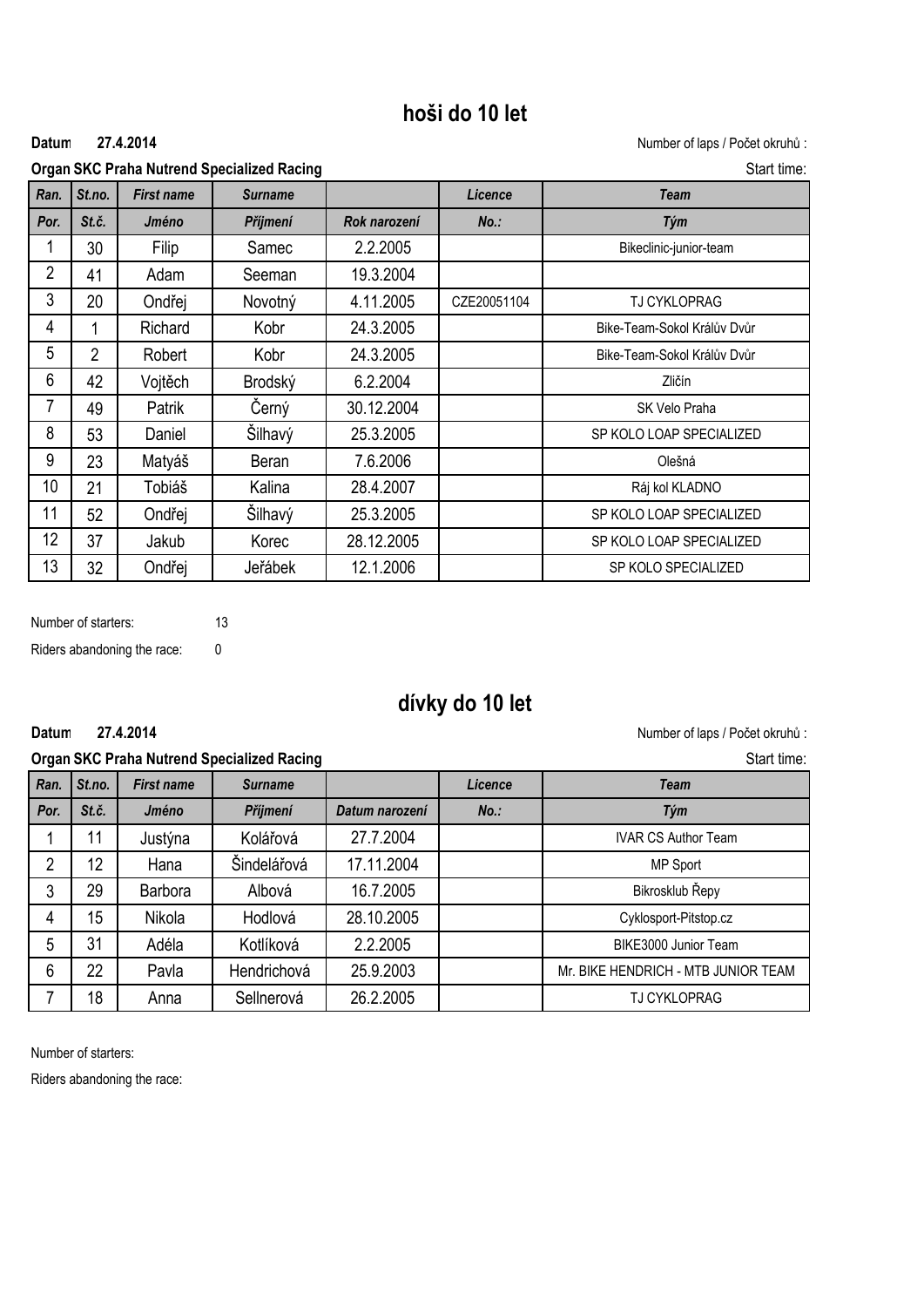# **hoši do 7 let**

#### **27.4.2014**

Datum 27.4.2014 **Datum 27.4.2014** Mumber of laps / Počet okruhů :

| <b>Organ SKC Praha Nutrend Specialized Racing</b> | Start time: |
|---------------------------------------------------|-------------|
|---------------------------------------------------|-------------|

|                |        |                          | <b>Priviliana national opocialized nacing</b> |              |         |                                     |
|----------------|--------|--------------------------|-----------------------------------------------|--------------|---------|-------------------------------------|
| Ran.           | St.no. | <b>First name</b>        | <b>Surname</b>                                |              | Licence | <b>Team</b>                         |
| Por.           | St.č.  | Jméno                    | Příjmení                                      | Rok narození | $No.$ : | Tým                                 |
| 1              | 21     | Tobiáš                   | Kalina                                        | 28.4.2007    |         | Ráj kol Kladno                      |
| $\overline{2}$ | 6      | Daniel                   | Srp                                           | 21.9.2007    |         | Cyklospotr Pit-stop                 |
| 3              | 43     | Michael                  | Jeřábek                                       | 23.1.2007    |         |                                     |
| 4              | 44     | David                    | Jeřábek                                       | 23.1.2007    |         |                                     |
| 5              | 9      | Daniel<br><b>Maximus</b> | Hendrich                                      | 23.4.2008    |         | Mr. BIKE HENDRICH - MTB JUNIOR TEAM |
| 6              | 40     | Mojmír                   | Novotný                                       | 20.7.2008    |         |                                     |
| 7              | 25     | Daniel                   | Beránek                                       | 30.7.2007    |         | CCC - Cycling Club Chomutov         |
| 8              | 36     | Lukáš                    | Korec                                         | 6.4.2008     |         | SP KOLO LOAP SPECIALIZED            |
| 9              | 16     | Jiří                     | Fencl                                         | 11.8.2008    |         | CF Semily                           |
| 10             | 26     | Jan                      | Kovář                                         | 22.3.2008    |         |                                     |
| 11             | 46     | Jan                      | Ostrejš                                       | 29.8.2007    |         | Habeš                               |
| 12             | 45     | Jakub                    | Cibulka                                       | 20.3.2009    |         | Author                              |
| 13             | 17     | Jiří                     | Halásek                                       | 17.3.2008    |         | FC Tempo                            |
| 14             | 47     | František                | Ostrejš                                       | 21.4.2010    |         | Habeš                               |

Number of starters: 14 Riders abandoning the race: 0

# **dívky do 7 let**

**27.4.2014**

Datum 27.4.2014 **Datum 27.4.2014 Number of laps / Počet okruhů** :

|                |        |                   | <b>Organ SKC Praha Nutrend Specialized Racing</b> |              |            | Start time:                |
|----------------|--------|-------------------|---------------------------------------------------|--------------|------------|----------------------------|
| Ran.           | St.no. | <b>First name</b> | <b>Surname</b>                                    |              | <b>UCI</b> | <b>Team</b>                |
| Por.           | St.č.  | Jméno             | Příjmení                                          | Rok narození | Code       | Tým                        |
|                | 34     | Daniela           | Nováková                                          | 18.3.2007    |            | BMX Řepy                   |
| $\overline{2}$ | 19     | Lucie             | Sellnerová                                        | 15.11.2007   |            | <b>TJ CYKLOPRAG</b>        |
| 3              | 38     | <b>Babeta</b>     | Kolářová                                          | 6.2.2009     |            | <b>IVAR CZ Author Team</b> |
| 4              | 24     | Adéla             | Stránská                                          | 19.5.2008    |            | <b>TJ CYKLOPRAG</b>        |
| 5              | 35     | Viktorie          | Vyhnisová                                         | 24.1.2007    |            | SKI TEAM LIBEREC           |
| 6              | 33     | Martina           | Jeřábková                                         | 19.2.2008    |            | SP KOLO SPECIALIZED        |
| 7              | 48     | Natálie           | Waitová                                           | 26.3.2008    |            |                            |
| 8              | 50     | Tereza            | Kudláčková                                        | 1.8.2010     |            | <b>SK DNF</b>              |

Number of starters: 8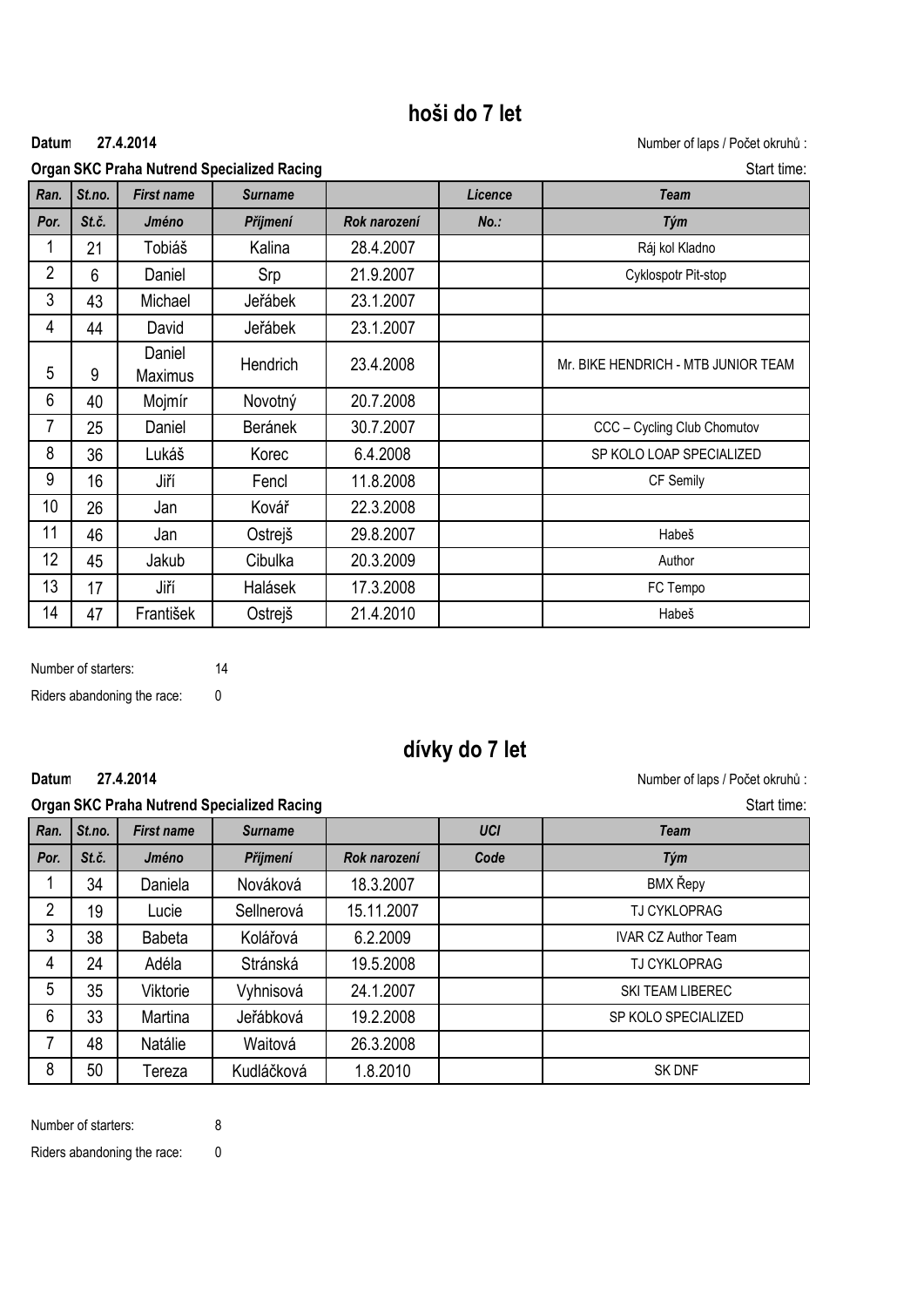### **kategorie - odrážedla**

#### **27.4.2014**

Datum 27.4.2014 **Datum 27.4.2014** Mumber of laps / Počet okruhů :

### **Organ SKC Praha Nutrend Specialized Racing Start time:** Start time:

| Ran. | St.no. | <b>First name</b> | <b>Surname</b> |              | <b>UCI</b> | Team                |
|------|--------|-------------------|----------------|--------------|------------|---------------------|
| Por. | St.č.  | Jméno             | Příjmení       | Rok narození | Code       | Tým                 |
|      | 54     | Natálie           | Fodorová       | 10.4.2011    |            | SK Záholice         |
| ∩    | 27     | Martin            | Jarouš         |              |            | <b>CK Calabrone</b> |
| 3    | 51     | Karolína          | Pinkavová      | 17.12.2010   |            | Karkulín            |
| 4    | 39     | Zdeněk            | Kobes          | 10.11.2011   |            | Repy                |
| 5    | 28     | Antonín           | Kovář          | 27.9.2011    |            |                     |

Number of starters: 5 Riders abandoning the race: 0

Viktor Zapletal Markéta Jandová Director of race: **President of the Commissaire**'s Panel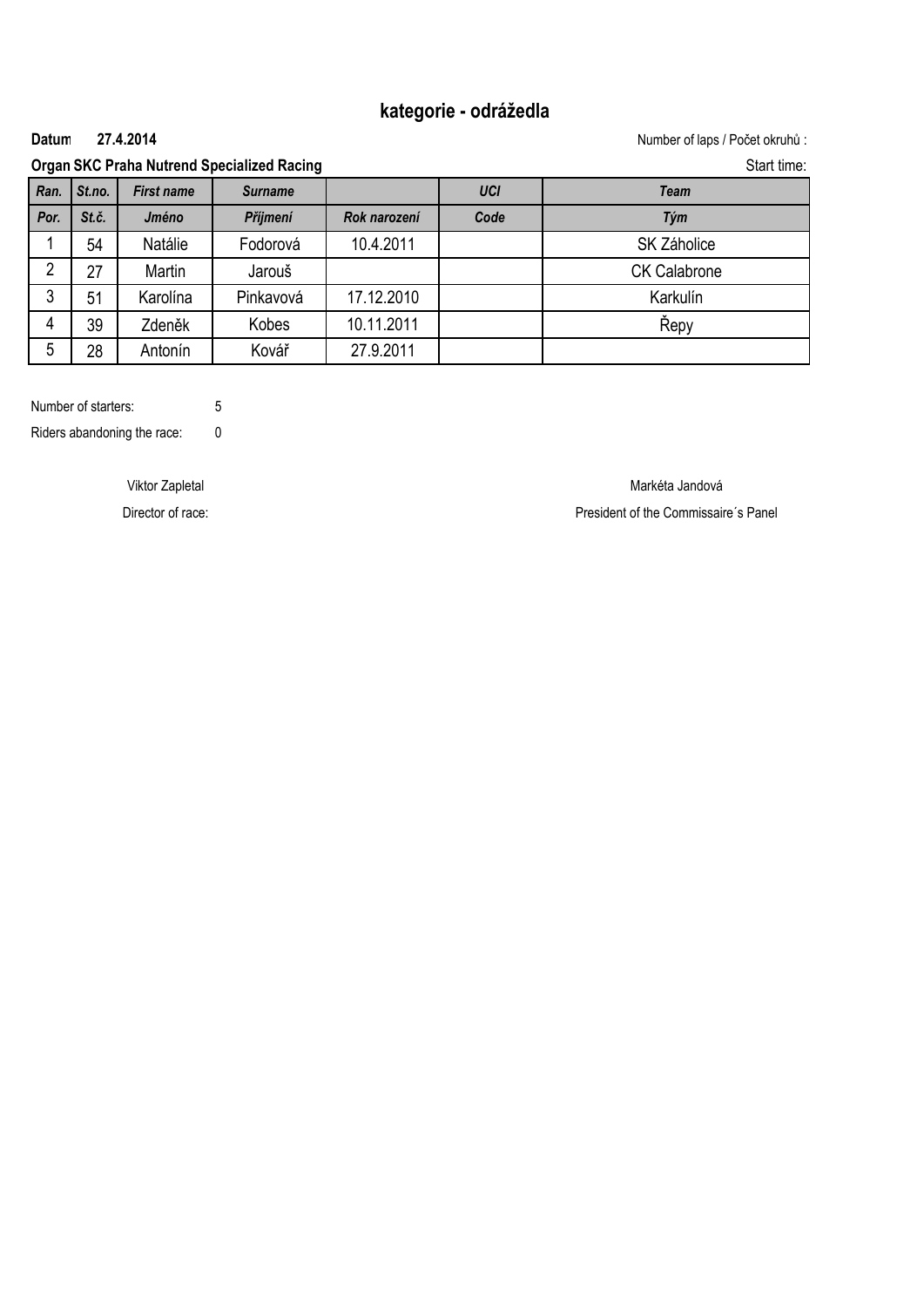|   | ۰.<br>원 사 |    |         |  |
|---|-----------|----|---------|--|
|   | I<br>ı    |    |         |  |
| ĉ | ×         | ۰. | ۰,<br>٦ |  |

| 13:30      |  |
|------------|--|
| Time       |  |
| Čas        |  |
| 1:22:45    |  |
| 1:23:49    |  |
| 1:23:54    |  |
| 1:25:42    |  |
| 1:26:20    |  |
| 1:26:36    |  |
| 1:26:57    |  |
| 1:27:53    |  |
| 1:30:46    |  |
| 1:32:06    |  |
| 1:35:49    |  |
| mínus kolo |  |
| DNF        |  |
| DNF        |  |
| DNF        |  |

| 12:01      |  |  |
|------------|--|--|
| Time       |  |  |
| Čas        |  |  |
| 0:52:06    |  |  |
| 0:54:25    |  |  |
| 0:56:25    |  |  |
| minus kolo |  |  |
| minus kolo |  |  |
| minus kolo |  |  |
| minus kolo |  |  |
| minus kolo |  |  |
|            |  |  |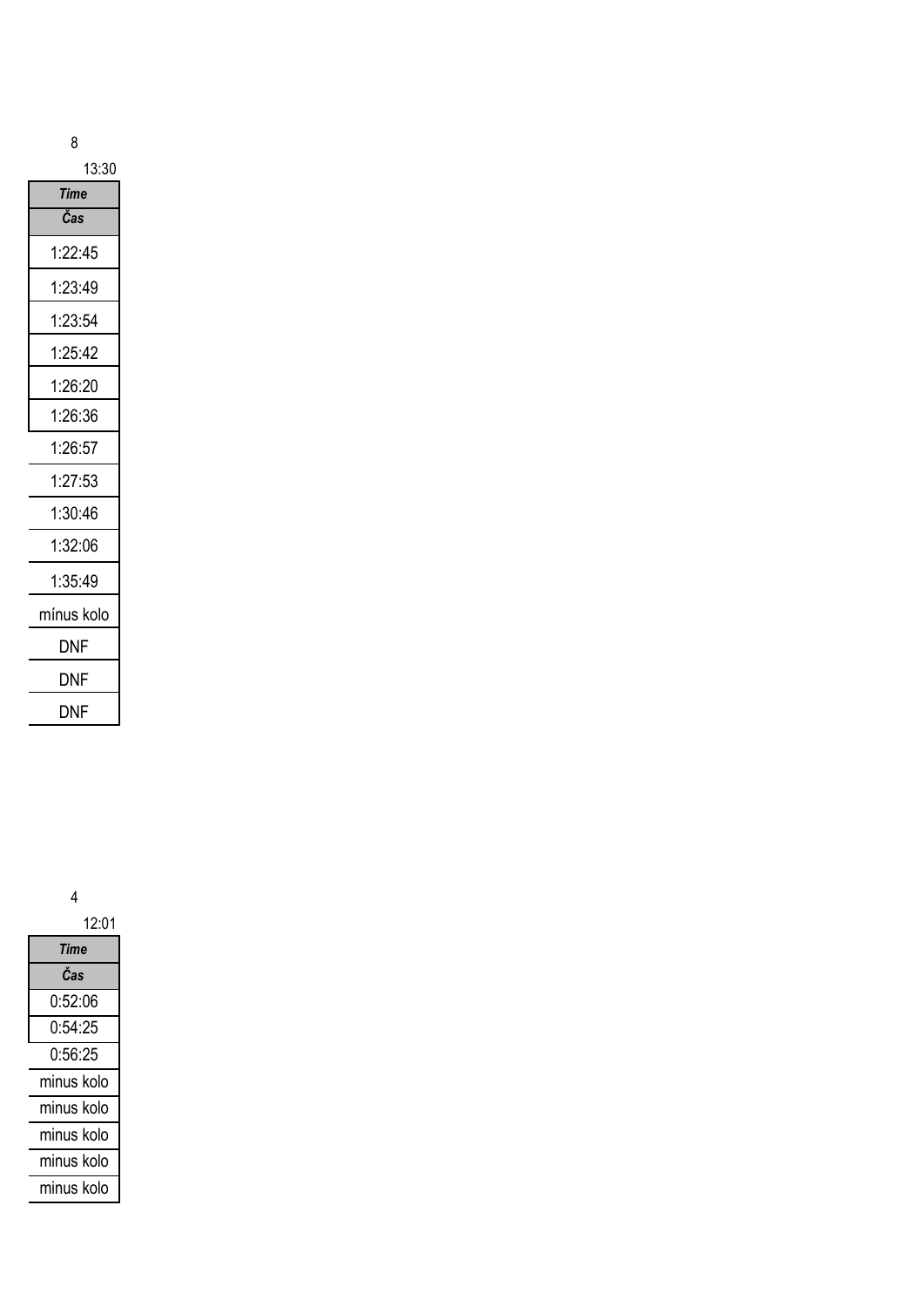| 13:30        |  |  |
|--------------|--|--|
| Time         |  |  |
| Čas          |  |  |
| 1:20:22      |  |  |
| 1:22:56      |  |  |
| 1:24:01      |  |  |
| 1:27:11      |  |  |
| 1:27:17      |  |  |
| 1:30:38      |  |  |
| mínus kolo   |  |  |
| mínus kolo   |  |  |
| mínus kolo   |  |  |
| mínus kolo   |  |  |
| mínus 2 kola |  |  |
| DNF          |  |  |

| 15:00      |
|------------|
| Time       |
| Čas        |
| 0:54:05    |
| 0:54:06    |
| 0:56:48    |
| 1:03:58    |
| 1:07:43    |
| minus kolo |
| DNF        |
| DNF        |
| DNF        |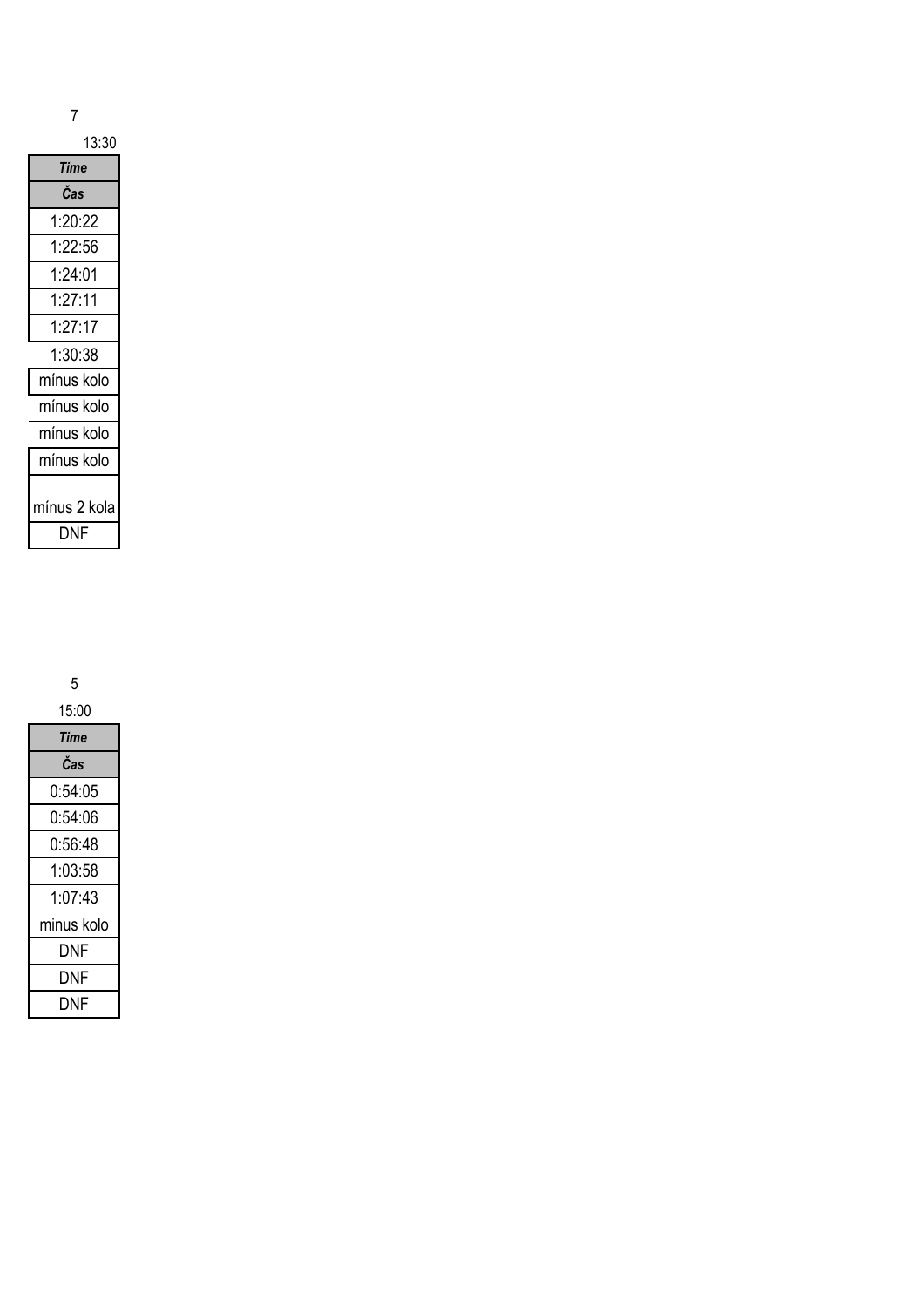| Time    |
|---------|
| Čas     |
| 0:50:15 |
| 0:52:40 |
| 0:54:56 |
| 0:56:32 |
| 1:03:28 |
| DNF     |

4

| 12:00      |  |  |  |
|------------|--|--|--|
| Time       |  |  |  |
| Čas        |  |  |  |
| 0:49:55    |  |  |  |
| 0:51:09    |  |  |  |
| 0:51:32    |  |  |  |
| 0:53:30    |  |  |  |
| 0:53:33    |  |  |  |
| 0:55:28    |  |  |  |
| 0:56:12    |  |  |  |
| 0:57:51    |  |  |  |
| mínus kolo |  |  |  |
| DNF        |  |  |  |

| 12:01                |
|----------------------|
| Time                 |
| Čas                  |
| 0:40:05              |
| 0 <sup>.</sup> 47.00 |
| 0:51:32              |
| DNF                  |
| DNF                  |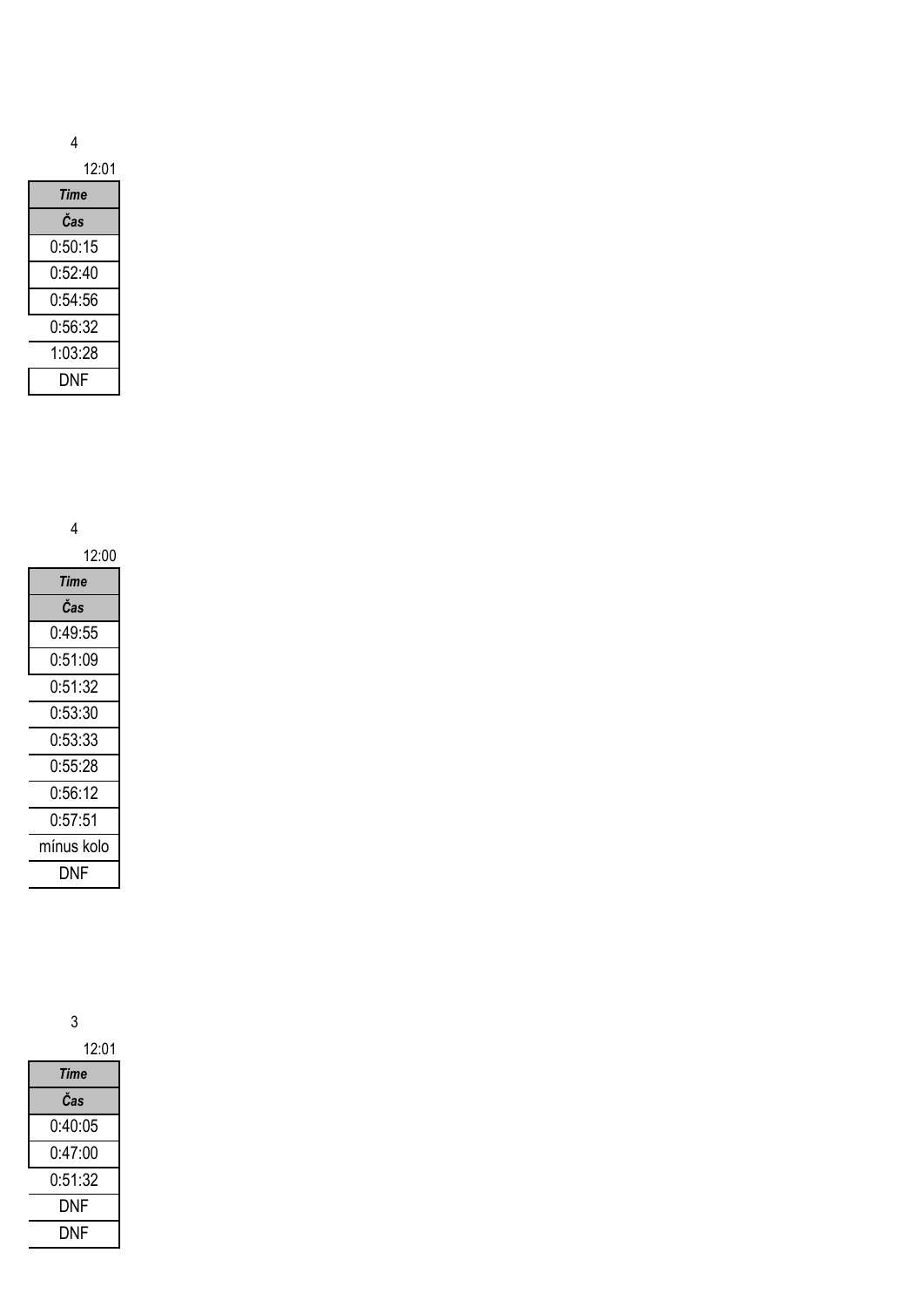| 11:00   |
|---------|
| Time    |
| Čas     |
| 0:16:07 |
| 0:16:23 |
| 0:16:47 |
| 0:17:27 |
| 0:17:32 |
| 0:21:03 |
| 0:22:04 |
| 0:22:29 |

3

11:01 *Time Čas* 0:19:14

| 11:00       |
|-------------|
| <b>Time</b> |
| Čas         |
| 18:25       |
| 18:38       |
| 19:17       |
| 20:06       |
| 20:57       |
| 21:34       |
| 22:09       |
| 22:23       |
| 26:09       |
| 27:19       |
|             |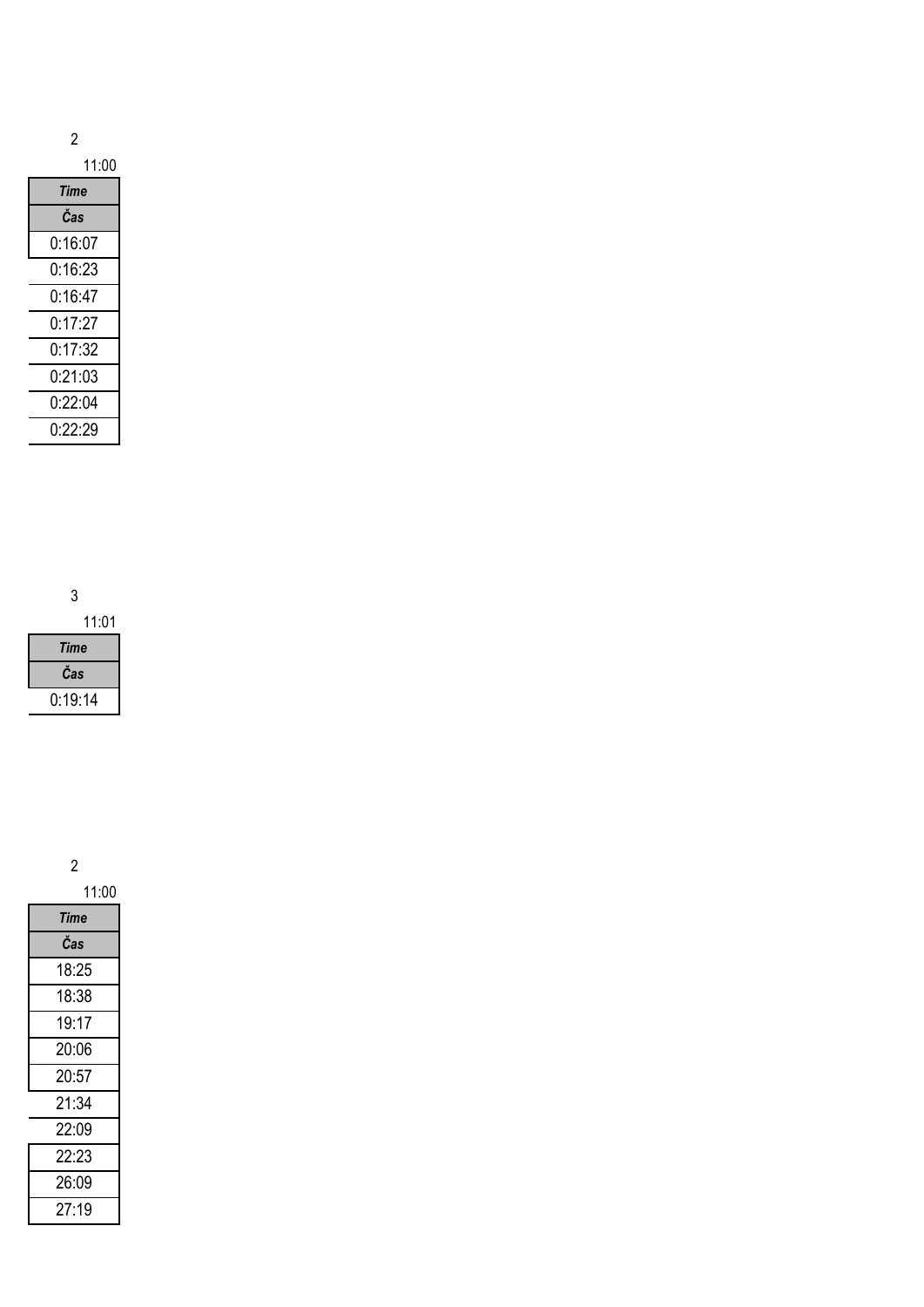| 1 | 1<br>.(J |
|---|----------|
|---|----------|

| Time    |
|---------|
| Čas     |
| 0∙20∙21 |
| 0:20:36 |
| 0:21:19 |
| 0:23:25 |
| በ∙25∙26 |

| 15:00                |
|----------------------|
| <b>Time</b>          |
| Čas                  |
| 0:56:24              |
| 0:56:36              |
| 0:56:55              |
| 0:58:14              |
| 0:58:34              |
| 1:00:53              |
| 1:01:45              |
| 1:02:12              |
| 1:03:22              |
| 1:07:28              |
| minus kolo           |
| minus kolo           |
| minus kolo           |
| minus kolo           |
| minus kolo           |
| minus kolo           |
| minus kolo           |
| <b>DNF</b>           |
| <b>DNF</b>           |
| $\overline{\sf DNF}$ |
| <b>DNS</b>           |
| <b>DNS</b>           |
|                      |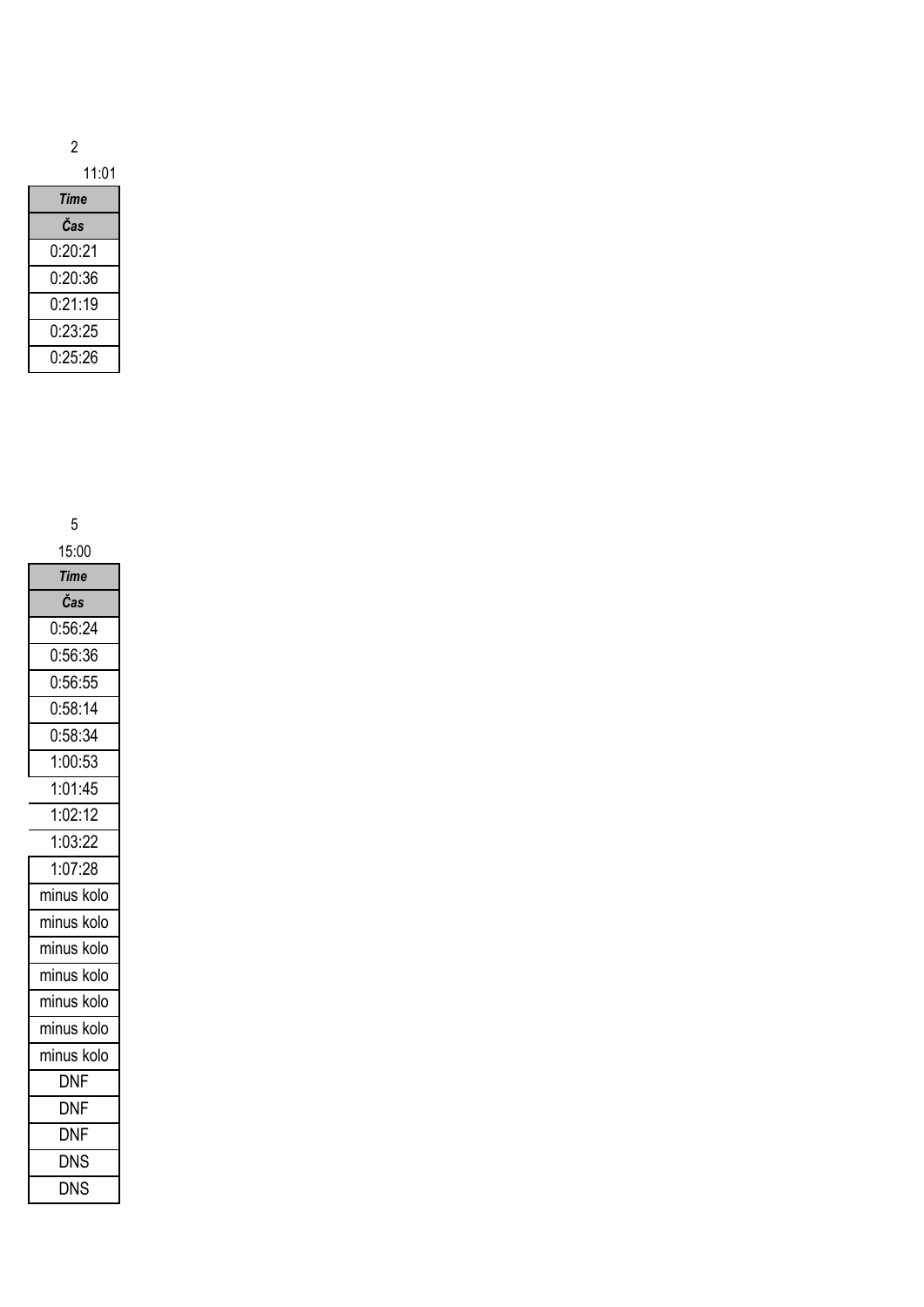| ٦<br>R) |  |
|---------|--|

| <b>Time</b> |  |
|-------------|--|
| Čas         |  |
| 1:00:21     |  |
| 1:05:04     |  |
| minus kolo  |  |
| minus kolo  |  |
| minus kolo  |  |
| minus kolo  |  |
| minus kolo  |  |
| minus kolo  |  |
| minus kolo  |  |
| minus kolo  |  |
| minus kolo  |  |
| DNS         |  |

4

| 15:01   |  |
|---------|--|
| Time    |  |
| Čas     |  |
| 0:55:36 |  |
| 0:56:50 |  |
| 1:09:37 |  |
| DNF     |  |

| 15:01   |  |
|---------|--|
| Time    |  |
| Čas     |  |
| 1:00:46 |  |
| DNF     |  |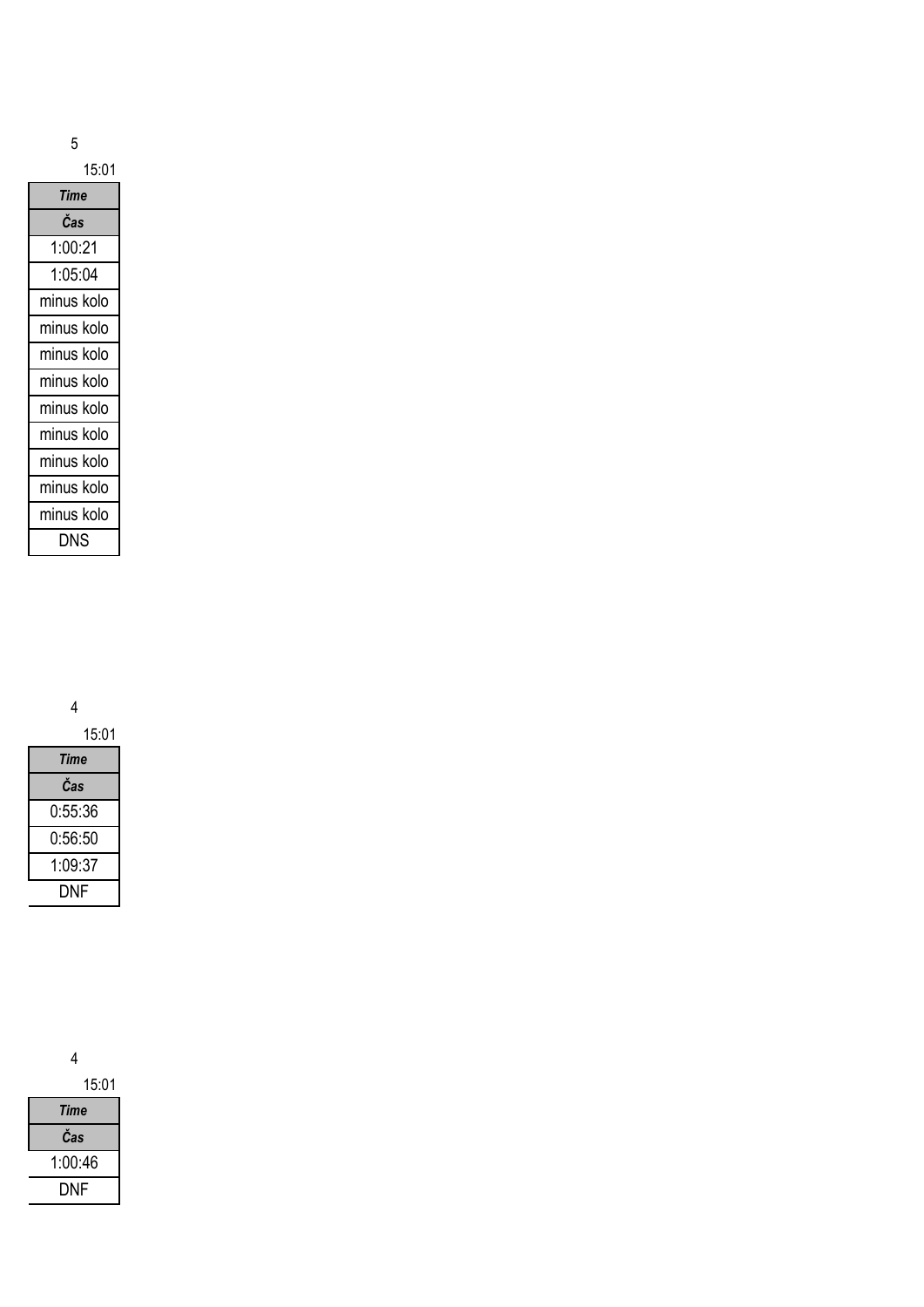12:00

| Time    |
|---------|
| Čas     |
| 0:54:23 |
| 0:57:44 |
|         |

4

| 15:01   |  |
|---------|--|
| Time    |  |
| Čas     |  |
| 1:02:53 |  |
| 1 04 44 |  |
| 1:05:34 |  |
| DNF     |  |
| DNF     |  |
| DNS     |  |

1

12:00

| Time    |  |
|---------|--|
| Cas     |  |
| 0:38:01 |  |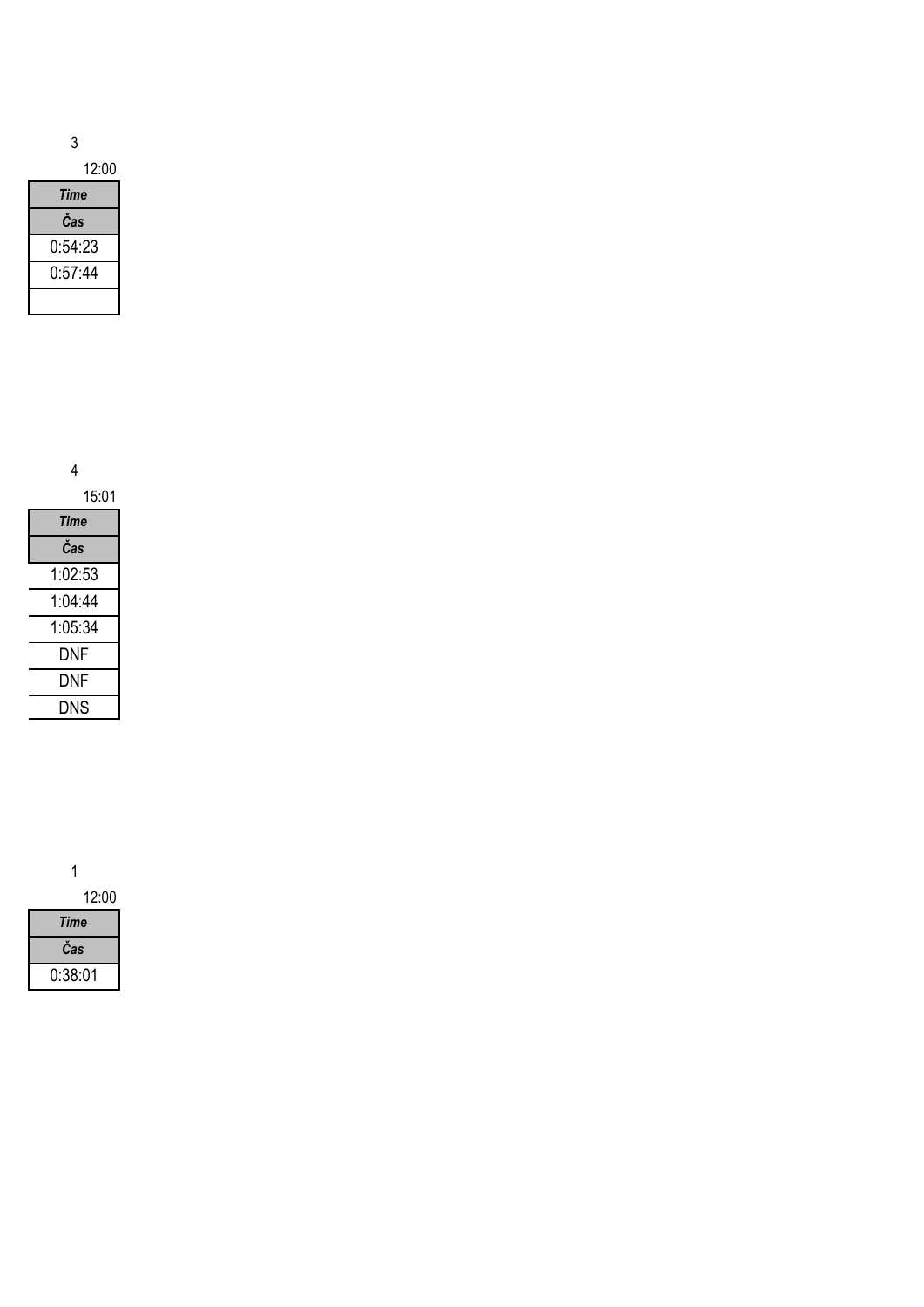| ш |
|---|
|   |

10:20

| <b>Time</b> |
|-------------|
| Čas         |
|             |
|             |
|             |
|             |
|             |
|             |
|             |
|             |
|             |
|             |
|             |
|             |
|             |
|             |

4

10:21 *Time Čas*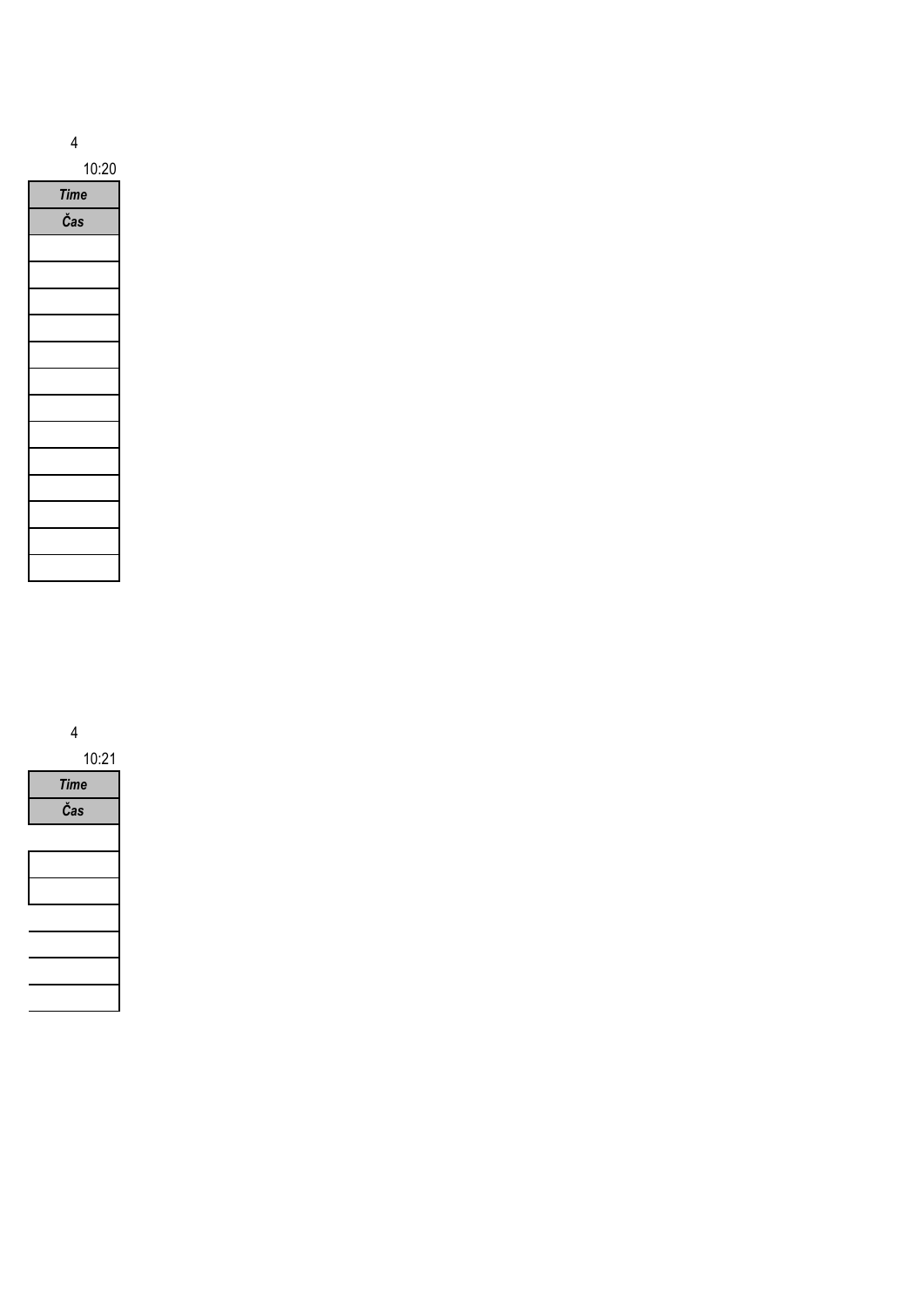

10:10

| <b>Time</b> |
|-------------|
| Čas         |
|             |
|             |
|             |
|             |
|             |
|             |
|             |
|             |
|             |
|             |
|             |
|             |
|             |
|             |
|             |

2 10:11

| <b>Time</b> |
|-------------|
| Čas         |
|             |
|             |
|             |
|             |
|             |
|             |
|             |
|             |